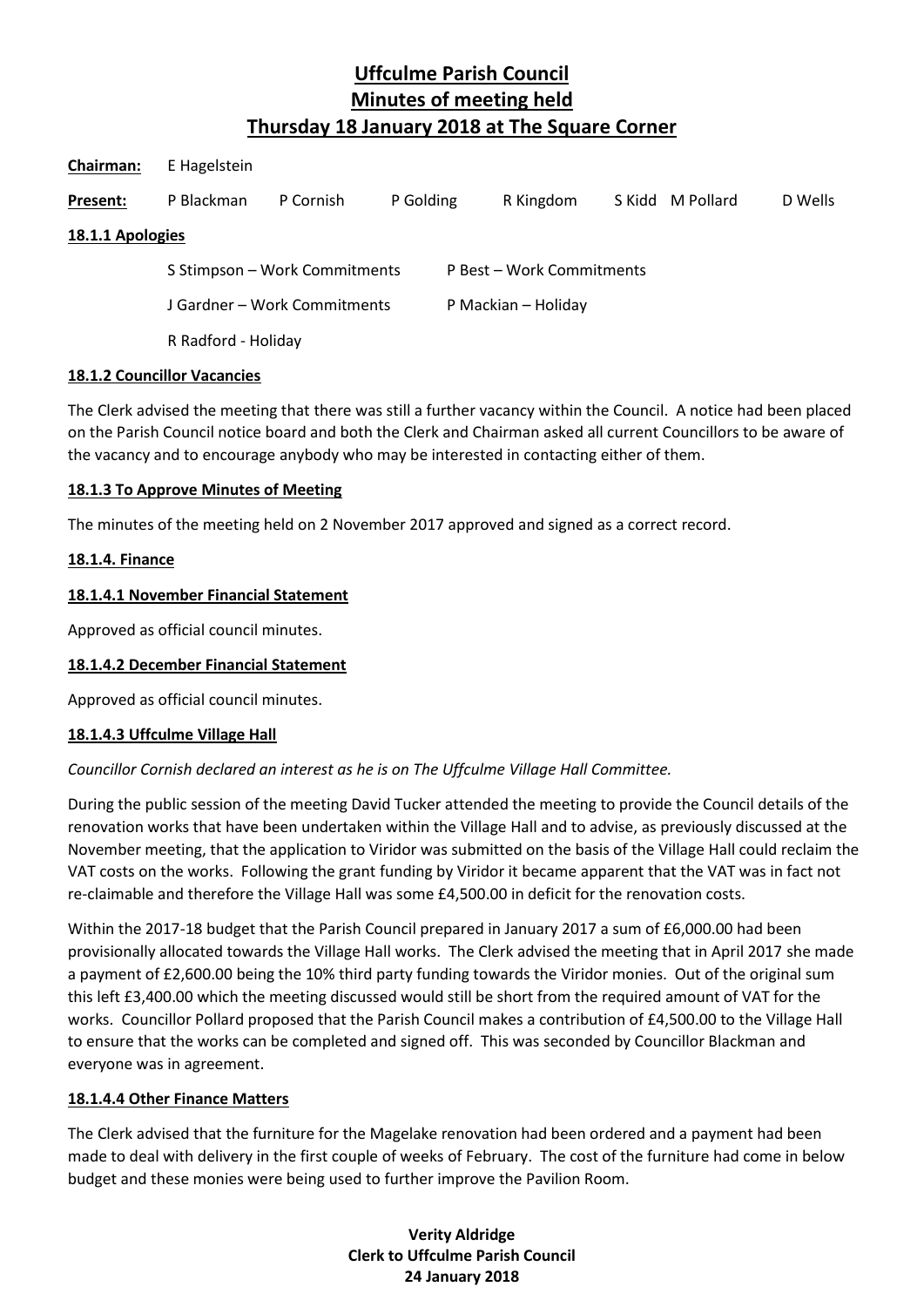The Clerk had received a request from Coldharbour Mill for £1,000.00 towards the cost of producing Wellbeing leaflets. Coldharbour Mill was going to be working with the College Surgery & Age Concern to put together a programme of activities and develop a social area for people who are perhaps lonely to attend the Mill and meet like minded people and/or become involved with volunteering activities. The cost of £1,000.00 would deal with the printing of the leaflets which would then be circulated around the Village. The Council was in agreement and this amount referred back to the amount provisioned in the 2017-18 budget.

## **18.1.5 2018-19 Budget & Precept**

## **18.1.5.1 2018-19 Draft Budget for discussion**

The Clerk briefly ran through the budget pack that had been prepared and circulated to Councillors in advance of the meeting. Councillors had no immediate questions and the Clerk went on to discuss the proposed new contract to deal with the grass cutting and maintenance of open spaces within the village. Following the internal audit last year it had been agreed that a new contract needed to be put in place and that the Council would look to try and set up an ongoing annual contract with Jess Lucas to deal with all outside areas. The benefit of this contract would be that Jess was engaged on a 12 month contract to maintain these areas as he saw fit, the Council would set out a basis of maintenance, eg, the number of cuts each area would be required each year. The Clerk and Chairman had sat down with Jess and all parties were happy with the basis of the agreement would see Jess receive 1/12<sup>th</sup> of the contract price each month. The meeting was in agreement that this seemed like a much simpler proposal and way to manage the ongoing grass cutting contracts.

The Clerk advised the meeting that she had not received details of the final allotment costs for 2018-19, although had provisioned for the full 50% cost, assuming all plots are allocated to Uffculme residents. As Councillor Best was not able to attend the meeting the Clerk would arrange with him the number of plots that were available and report back at the March meeting, agreeing amounts at this point.

Moving on to the more specific project allocations for 2018-19 there were some amendments during the meeting and largely these were:

- Ashill Village Hall repairs £1,000
- Uffculme Bowling Club Porch £2,500
- Uffculme Village Pond £10,000
- Coldharbour Mill £5,000
- BMX/Skate Park £5,000

Following the addition of new specific project allocations for 2018-19 the meeting agreed that the precept should be £85,000.00.The meeting agreed that the Clerk should submit the form to Mid Devon District Council to confirm that this would be our precept for 2018-19.

The budget pack was updated throughout the meeting on the computer although the Clerk will circulate a final copy with the minutes of the January meeting. The final budget would then form part of the minutes of the January meeting.

## **18.1.6 Business Arising**

## **18.1.6.1 Uffculme Central**

The Clerk advised the meeting that we had received an initial quote for the boarding aspect of a 'decking system' to be installed on The Square. This was just below £20,000.00, however this was on a supply only basis. The Clerk had gone back to the company and stated that we would need a full project cost, including design, management,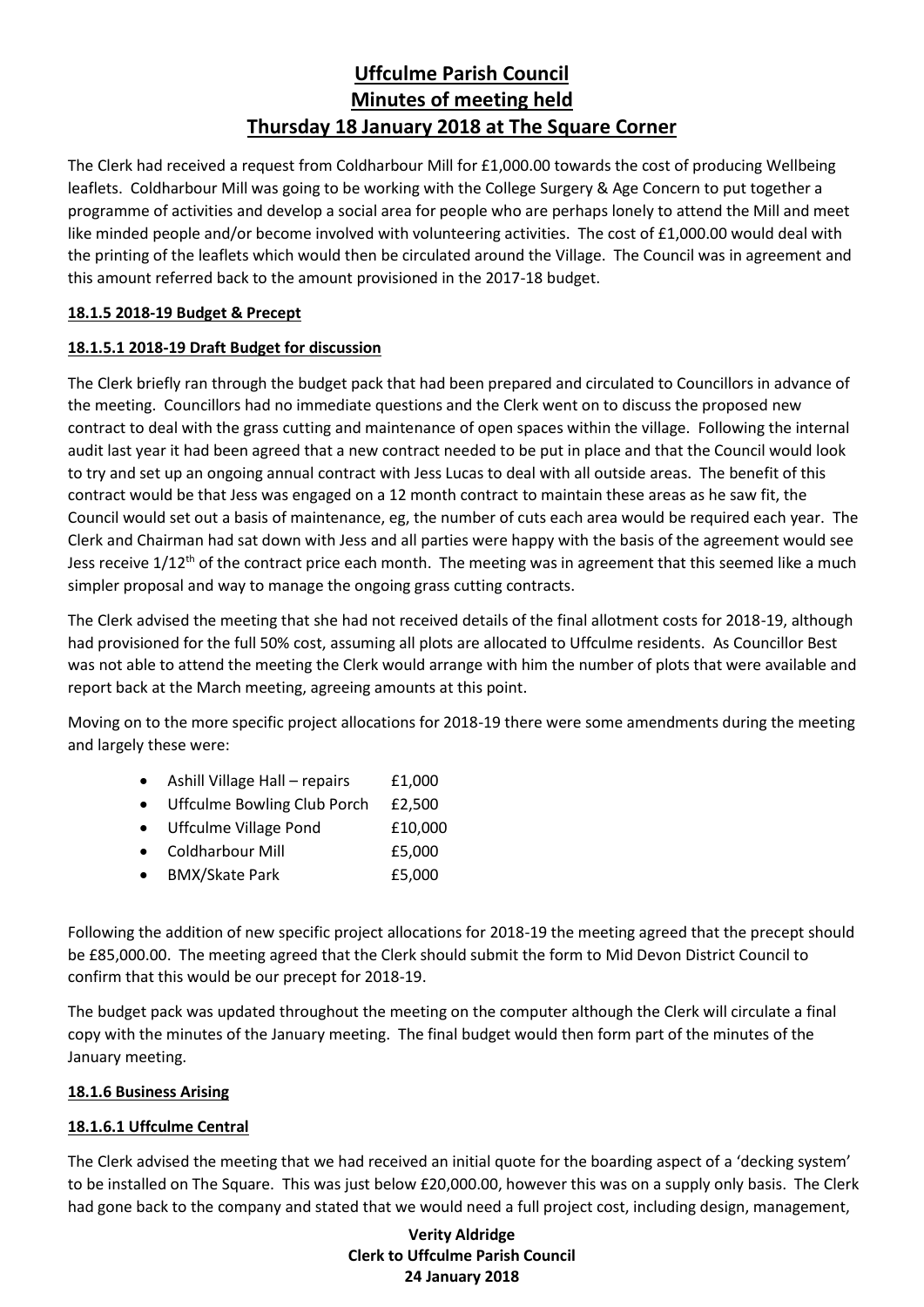and the steel frame that the boarding would sit on. A further meeting was to be arranged with the decking company and Councillor Pollard.

The Clerk had arranged for an outline quote for the cost of converting Ayshford into a parking area, as per the drawings prepared by Ian Sorrensen of DCC. The Clerk was hopeful that she would receive these quotes prior to the March meeting and the Council could make some decisions as to progressing this project.

## **18.1.6.2 Mid Devon Local Plan**

The meeting was advised that the Local Plan will be presented to Cabinet at a meeting on 9 February 2018, the plan would then be submitted to full Council on 21 February 2018. Mid Devon District Council released the following statement 'The Consultant considers the work undertaken by the Council to be proportionate and appropriate to meet the legal requirements'. This indicates that no amendments are required to the Mid Devon Local Plan and that it should be represented to the Inspector as soon as possible. Councillors Evans and Chesterton advised that the Mid Devon Local Plan was likely to go through a period of consultation once again and this would likely be six weeks from the beginning of March. Both Councillors Evans and Chesterton acknowledged that the delay in the plan was to the detriment of local housing, and many more speculative applications had materialised whilst this ongoing work had been done.

## **18.1.6.3 Landfill Site at Broadpath**

The meeting was advised that there were no major notifications to come out of the December liaison meeting and that Viridor was still intending on closing the site at the end of 2018.

## **18.1.6.4 ABN Feed mill**

The meeting was advised that during the December liaison meeting issues had been raised over traffic and although no specific issues had been raised the general issue of the number of vehicle movements had been raised by a local resident to our Chairman who also sits on the liaison committee.

The issues associated with the Village Pond and the issue with rats and pond water leaking into the feed mill facilities had again been brought up. The issues were being looked at and the Parish Council was confident that if a project could be set up to renovate the Village Pond then this would also aid ABN and perhaps a joint project would be beneficial.

## **18.1.6.5 Uffculme Men's Club – Meeting 14/11/2017**

Councillor Kingdom advised that she had attended the Men's Club meeting in November and it had been agreed at this meeting to look to extend the membership type to be that of a social club, rather than a Men's Club. It is understood that there will be additional requirements in respect of the licencing and insurance regulations although it would hopefully increase member numbers and the club would then be utilised much more. The Council would request details of the extraordinary meeting and/or AGM as it was felt important that the Council should be kept updated with progress on this matter, given the issues previously reported.

## **18.1.6.6 Uffculme Bowling Club – Meeting 21/11/2017**

Councillor Kingdom advised she had attended the meeting which had set out a proposal for a 3-5 year plan. This would be collated, and the Clerk has been advised prior to the meeting that a meeting to discuss the 3-5 year plan would be held on 09/02/2018. The Clerk had been provided with an e mail from Alan George, Club Secretary, setting out the brief run down of works and also a financial forecast. It appears that the previous plan for a new entrance porch had been cancelled due to the costs involved, it is understood that these had not been properly investigated prior to the request to the Parish Council being made.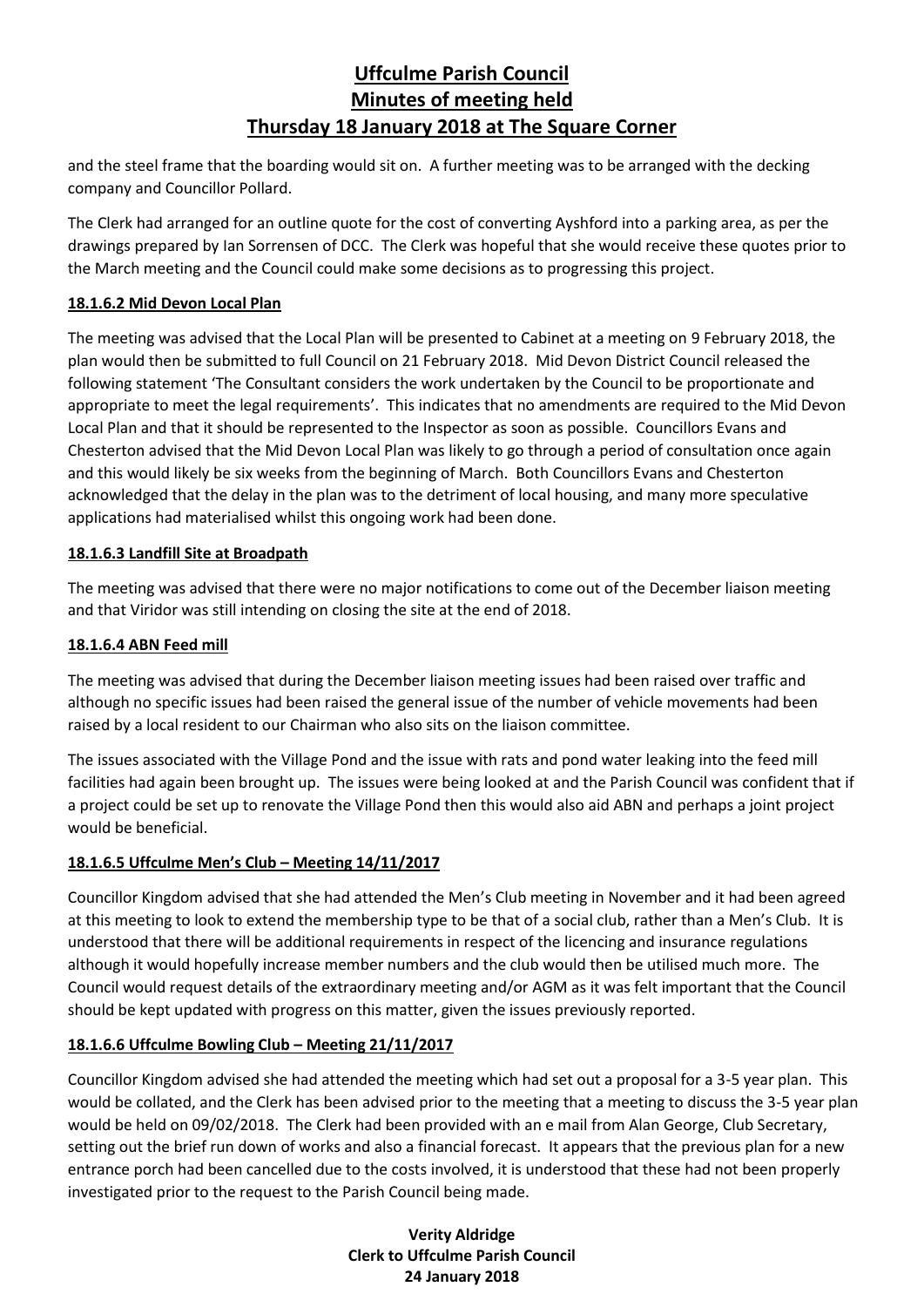Councillor Kingdom was able to advise the meeting that whilst she attended the November meeting it became apparent that the Committee was not in full support as a whole, with one or two members perhaps looking to progress matters which hadn't been agreed by the Committee as a whole. It is understood that this has now been put on hold and this is why the meeting for 09/02/2018 had been scheduled.

Within the email from the Bowling Club the Parish Council had been asked to consider funding request for a new defibrillator, at a cost of £1050.00 + VAT. The Clerk was astounded by the cost of this defibrillator given that it would be an internal defibrillator and not one externally mounted like the two that the Clerk sourced for the Parish Council twelve months ago. The Clerk felt that if they were looking to spend £1,000.00 on a defibrillator then they were perhaps unaware of other options available.

The Parish Council had been asked to consider contributing towards the cost of the new canopy over the entrance, instead of the porch which had previously been proposed it had been estimated that this would be just over £4,500.00 + VAT.

The wider 3-5 year plan looked to develop the clubhouse on a much grander scale and look to install new changing rooms and improve the facilities as a whole, this was thought that the project may in fact cost somewhere in the region of £50-75,000.00, and therefore the Council would need to be in agreement with the works to be able to apply to Viridor for funding.

The Council agreed that given the issues demonstrated at the November meeting the Council would not agree to any support of any projects or expenditure at this time and would consider these following the Bowling Club meeting at the beginning of February when the Council meets in March.

## **18.1.6.7 Belle Vue Planning Application 9 Houses**

The Clerk advised the meeting that planning application for the 9 houses had been withdrawn prior to Christmas due to the poor layout. A new submission had been made by the agent on behalf of the developer and landowner however residents in neighbouring properties still had concerns regarding the new properties overlooking theirs. The Planning Committee were yet to discuss the revised proposal but in brief Council found that it was very unimaginative, and the houses were effectively placed on the plot to ensure that they could get maximum number of dwellings and maximum bedrooms per dwelling.

## **18.1.6.8 Green Team Event 24/11/2017 – Future Activities**

The Green Team also attended the public session and asked the Councils thoughts on installing a water fountain within the village centre. At the meeting the Green Team had not investigated the options extensively and were unaware of what may be involved with arranging for the installation of a water fountain, this would include the supply cost and the ongoing water usage cost. The Green Team felt that the Co-op was likely to support such a project as they are a community organisation, the meeting advised the Green Team members of the issues we had encountered when trying to install the defibrillator on the outside of the building and suggested that they also look at other options.

It seems that the Refill scheme is being well received for children to refill their water bottles within the village, both No 11 Café and Coldharbour signing up to the scheme.

## **18.1.7 Police Report**

The Council had not received a Police report for the meeting.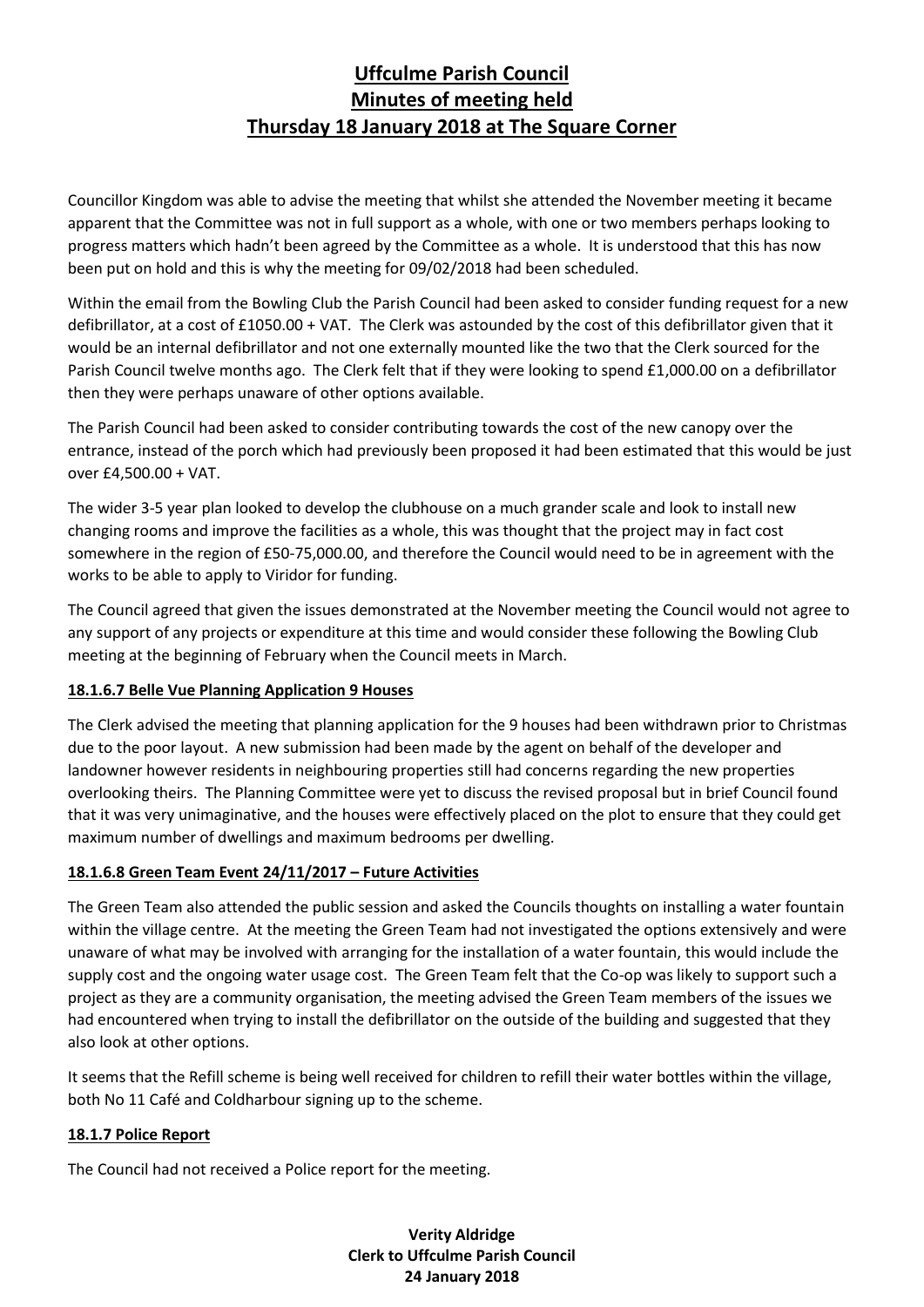## **18.1.8 Highway Matters Road & Traffic**

## **18.1.8.1 Issues Around School Traffic**

The Clerk advised that she had been contacted by a concerned resident regarding the issues of transport in and around the village particularly around the school drop off and pick up times. Unfortunately, this is not a new issue and the Council is relatively limited as to the extent of their involvement, given highways is a DCC responsibility. The resident had suggested a school walking bus and although Council felt that in the past this hadn't been a project that the school was willing to look into it was agreed that the Clerk should contact the school to highlight the issues once again.

## **18.1.9 Correspondence**

## **18.1.9.1 Exeter Strategic Plan**

The Clerk advised that despite the short notice she had circulated to Councillors and they had tried to book onto the course although it was fully booked.

## **18.1.9.2 Representive for United Charities**

The meeting was advised that a new member was required on the United Charities Trustees board following Brian Edwards retirement. Councillor Sue Kidd suggested that she might like to take up this role and it was agreed that she would meet with the Chairman to discuss.

## **18.1.9.3 Footpaths**

The Clerk had been contacted by a concerned resident regarding Footpath 50, Sandy Lane, and the excessive use of bikes up and down this path as well as quite a lot of fly tipping in this area. It had been suggested that the gates that had been installed either side of the aggregate road were in fact moved so that the bottom gate was moved to the bottom of Sandy Lane meaning that no vehicle could gain access up the lane. In the past this had not happened as access was required to the field on the left-hand side of Sandy Lane, although this was no longer required as a gateway had been banked up.

## **18.1.9.4 Notice Board**

Following a number of commercial notices being placed in the notice board the Clerk advised that she had this week removed any commercial notices, and placed a generic notice saying that it was intended for community notices only. The Clerk advised the meeting that she contacted the associated individuals with the notices that she removed, which didn't go down well.

## **18.1.10 Clerks Report**

## **18.1.10.1 Dog Waste Bins/Signage**

The Clerk had put together a plan of suggested locations for the signs that the children had designed regarding dog waste and Councillor Pollard would arrange to have these signs put up in and around the village. The Clerk had also arranged prizes for the children and these would be circulated once the signs were up.

## **18.1.10.2 Devon Air Ambulance Night Landing Site**

The Clerk agreed that she would arrange a meeting with Devon Air Ambulance to progress this scheme.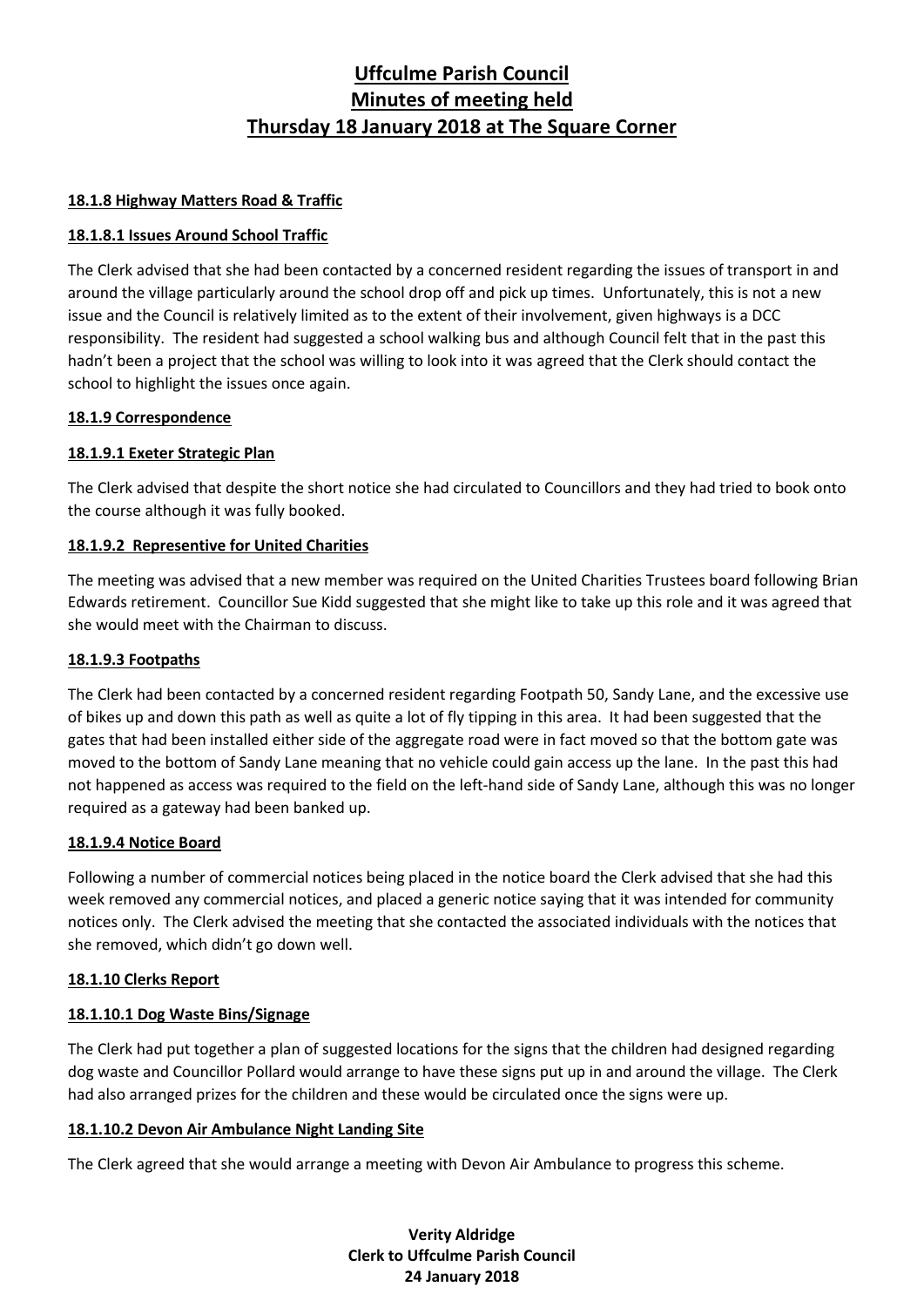### **18.1.10.3 Website**

The Clerk advised the meeting that she had prepared all of the necessary documents that were required to be displayed within the new Parish Council website and these have been circulated to Jacob before Christmas.

The e mail issue remains, and the Clerk is working with Councillor Best to ensure that the most efficient e mail structure is implemented within the new website.

The Clerk also asked Councillors whether they had any pictures that might be able to be used within the website and if so can they forward them.

### **18.1.11 County Councillors Report – Councillor Radford**

Councillor Radford had offered his apologies as he was away on holiday.

### **18.1.12 District Councillors Report – Councillors Chesterton, Doe and Evans**

### Councillor Doe

The meeting was advised that the only remaining Bank, Lloyds, in Cullompton was now due to close. It is understood that despite Neil Parrish contacting the bank there seems that there is little to be done.

It was reported that under the right to buy scheme sixteen homes have been bought by council tenants as their permanent homes.

In November it marks 100 years since Armistice Day and the Royal British Legion are looking to arrange as many local events as possible and Councillor Doe encouraged the Council to become involved if possible.

#### Councillor Evans

It was reported that MDDC was £617,000.00 short on its budgeted financial position however it was looking to retain 100% of the business rates, rather than send them back to Central Government under the new scheme which would give £230,000.00, there were other savings to be made and it was looking like there would be a £195,000.00 shortfall in the budget.

Following the recent appeal regarding the 259 houses at Willand the decision included a comment about J28 not being at capacity and that it would be able to handle the associated traffic with a further 259 houses although the final decision was due to 259 being too many for a village of Willands size. The issue that this potentially brings is that the developer could come back with a much smaller scale site within Willand which may be approved.

Councillor Evans advised that he had been working with John Bell regarding the Broadpath Leachate project. As this was a completely new project that would be a testing site there had been heavy involvement from Environmental Health at a national level and they would be monitoring it on an ongoing basis, rather than the Exeter contact.

Councillor Evans was confident that the widening of Clay Lane would be before the aggregate comes in for processing. The ongoing ROMP process is taking somewhat longer than anticipated and the current permissions expire in December 2018. DCC is currently waiting additional information.

Councillor Chesterton advised the Local Plan would be moving forward with no proposed changes following the sustainability review that gave confidence in Mid Devon's work. Following the meeting on 21 February 2018 for full Council it was expected the six week consultation would proceed and then two or three weeks to collate the responses from this consultation, meaning that the plan was likely to be presented back to the Inspector